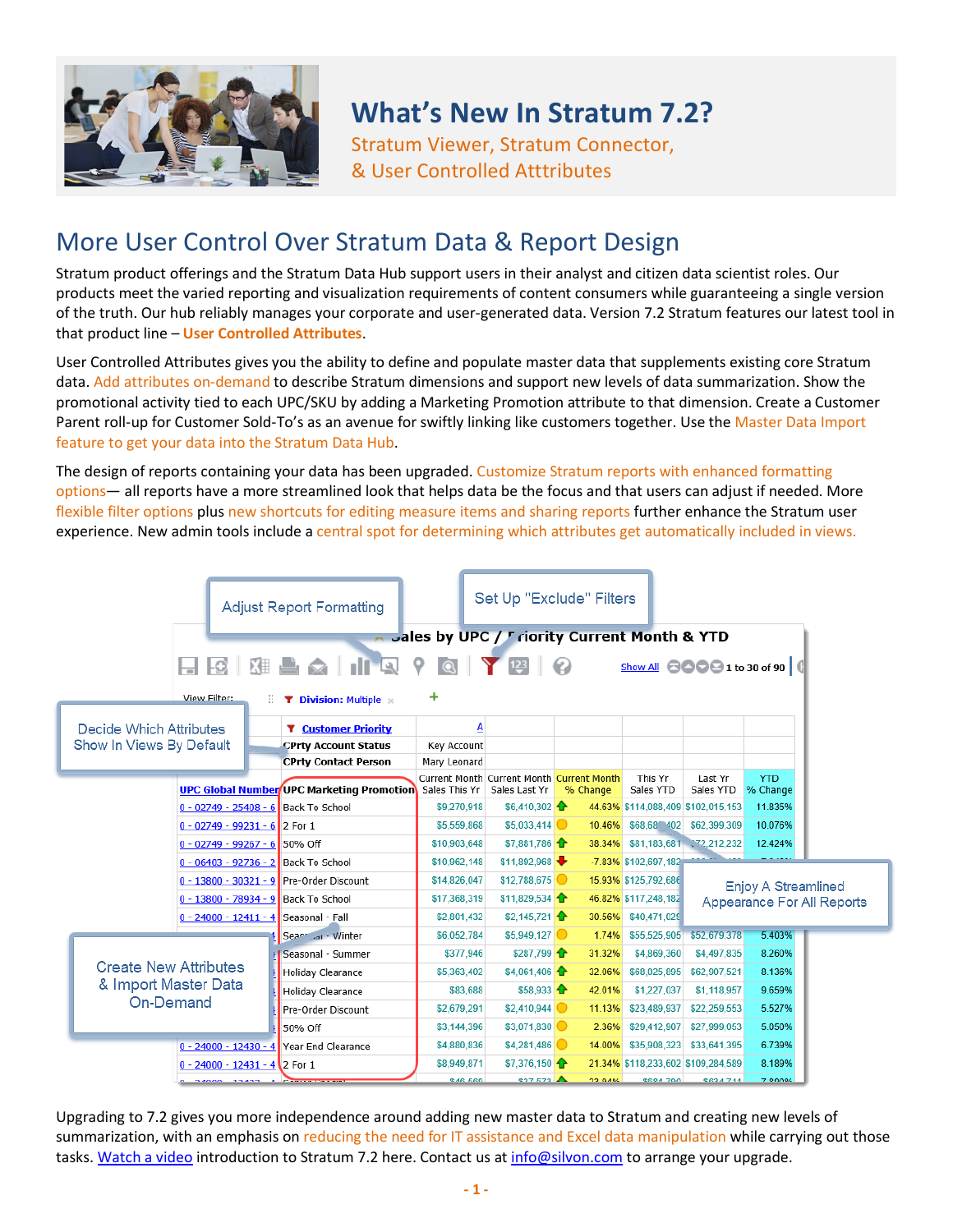## Add New Attributes & Data Summarizations

User Controlled Attributes are a major addition to Stratum.Viewer. The Add attributes on-demand feature lets you add new attributes that describe Stratum dimensions and support new levels of data summarization – as done in the example below. A new attribute for the UPC Global Number dimension had a hierarchy created for it, which is then used in the rows of a YTD sales report. Master Data Import is used to update those attributes with current data and is a quick way to add new dimension key values into the Stratum Data Hub. Security built into the Data Hub maintains the integrity of attributes originating from corporate business systems while keeping track of the separate incoming streams of data for User Controlled Attributes.

|                       | <b>User Controlled Attribute Maintenance</b> |                                                   |                                           |                           |                      |                                                  |            |                                      |                                                                     |                                                                                                |                         |
|-----------------------|----------------------------------------------|---------------------------------------------------|-------------------------------------------|---------------------------|----------------------|--------------------------------------------------|------------|--------------------------------------|---------------------------------------------------------------------|------------------------------------------------------------------------------------------------|-------------------------|
|                       | • • • • •                                    |                                                   |                                           |                           |                      |                                                  |            |                                      |                                                                     |                                                                                                |                         |
| General               |                                              |                                                   |                                           |                           |                      |                                                  |            |                                      | Data Mapping - Master Data Import                                   |                                                                                                |                         |
|                       |                                              |                                                   |                                           |                           |                      |                                                  |            |                                      |                                                                     |                                                                                                |                         |
|                       | Dimension: UPC Global Number                 |                                                   | O                                         | O<br>$\bullet$            |                      |                                                  |            |                                      |                                                                     |                                                                                                |                         |
| Attribute:            | UPC Marketing Promotion                      |                                                   |                                           |                           |                      |                                                  |            |                                      |                                                                     | Use this preview of your import file to tell us how to treat data during the import. Click the |                         |
| Default Value:  %     |                                              |                                                   |                                           |                           |                      |                                                  |            |                                      |                                                                     | Configuration button if the preview layout doesn't match the import file layout or you want    |                         |
| Create Hierarchy: Yes |                                              |                                                   |                                           |                           |                      |                                                  |            |                                      | to map to different data than what's provided in the preview lists. |                                                                                                |                         |
| Hierarchy Name:       | UPC - Marketing Promotion                    |                                                   |                                           | Import Option: Update   v |                      |                                                  |            | Validate                             | Configuration                                                       |                                                                                                | Preview of rows 1 - 100 |
|                       |                                              |                                                   |                                           |                           |                      |                                                  |            |                                      |                                                                     |                                                                                                |                         |
|                       | Level Name: UPC - Marketing Promotion        |                                                   | Dimension                                 |                           | v<br>Attribute       |                                                  | ▼          | Attribute                            |                                                                     | Attribute                                                                                      |                         |
| <b>Details</b>        |                                              |                                                   |                                           | <b>UPC Global Number</b>  | v                    | UPC Seasonal Spend                               | v          | UPC Shipping Status                  |                                                                     | UPC Marketing Promotion                                                                        |                         |
|                       | Last Updated Date: 10/21/2020 9:24:16 AM     |                                                   |                                           | <b>UPC Global Number</b>  |                      | <b>UPC Seasonal Spend</b>                        |            | <b>UPC Shipping Status</b>           |                                                                     | <b>UPC Marketing Promotion</b>                                                                 |                         |
|                       | Last Updated By: Karen Shype                 |                                                   |                                           | $0 - 02749 - 25408 - 6$   | \$6,288.95           |                                                  |            | Same Day Shipping Available          |                                                                     | <b>Back To School</b>                                                                          |                         |
|                       | <b>Deputies Headabook</b> Ma                 |                                                   |                                           | $0 - 02749 - 99231 - 6$   | \$4,189.63           |                                                  |            |                                      | Special Order, Shipping Times Vary                                  | 2 For 1                                                                                        |                         |
|                       |                                              |                                                   |                                           | $0 - 02749 - 99267 - 6$   | \$5,458.85           |                                                  |            | Ship Time > 3 days                   |                                                                     | 50% Off                                                                                        |                         |
|                       |                                              |                                                   |                                           |                           |                      | ★ Sales by UPC / Priority Current Month & YTD St |            | <b>irder</b>                         |                                                                     | <b>Back To School</b>                                                                          |                         |
|                       |                                              |                                                   |                                           |                           |                      |                                                  |            | $me > 3$ davs                        |                                                                     | Pre-Order Discount                                                                             |                         |
|                       | l O                                          |                                                   | $\Delta$                                  |                           |                      |                                                  |            | <b>88891 to 14 of 14</b> me > 3 days |                                                                     | <b>Back To School</b>                                                                          |                         |
|                       |                                              |                                                   |                                           |                           |                      |                                                  |            | rder                                 |                                                                     | Seasonal - Fall                                                                                |                         |
|                       | View Filter:                                 | $\therefore$ <b>T</b> Division: Multiple $\times$ | +                                         |                           |                      |                                                  |            | rder                                 |                                                                     | Seasonal - Winter                                                                              |                         |
|                       |                                              |                                                   |                                           |                           |                      |                                                  |            | Jay Shipping Available               |                                                                     | Seasonal - Spring                                                                              |                         |
|                       | <b>T</b> Customer Priority                   |                                                   |                                           |                           |                      |                                                  |            | $me < 3$ days                        |                                                                     | Seasonal - Summer                                                                              |                         |
|                       | <b>CPrty Account Status</b>                  | Key Account                                       |                                           |                           |                      |                                                  |            | $me < 3$ days                        |                                                                     | <b>Holiday Clearance</b>                                                                       |                         |
|                       | <b>CPrty Contact Person</b>                  | Mary Leonard                                      |                                           |                           |                      |                                                  | <b>YTD</b> |                                      |                                                                     |                                                                                                |                         |
|                       | <b>UPC - Marketing Promotion</b>             | Sales This Yr Sales Last Yr                       | Current Month Current Month Current Month | % Change                  | This Yr<br>Sales YTD | Last Yr<br>Sales YTD                             | % Change   |                                      |                                                                     |                                                                                                |                         |
|                       | 2 For 1                                      | \$40,598,989                                      | \$36,553,845                              | 11.07%                    | \$481,375,476        | \$448,305,198                                    | 7.377%     |                                      |                                                                     |                                                                                                |                         |
|                       | 25% Off                                      | \$35,298,234                                      | \$32,116,435                              | 9.91%                     | \$383,339,152        | \$357,637,529                                    | 7.187%     |                                      |                                                                     |                                                                                                |                         |
|                       | 50% Off                                      | \$23,005,116                                      | \$19,466,660                              | 18.18%                    | \$191,354,691        | \$175,214,064                                    | 9.212%     |                                      |                                                                     |                                                                                                |                         |
|                       | <b>Back To School</b>                        | \$54,245,970                                      | \$45,083,567                              | 20.32%                    | \$493,135,833        | \$454,690,324                                    | 8.455%     |                                      |                                                                     | Create Levels From User                                                                        |                         |
|                       | <b>Holidav Clearance</b>                     | \$23,974,608                                      | \$20,993.153                              | 14.20%                    | \$280,552,155        | \$259,934,157                                    | 7.932%     |                                      |                                                                     | Controlled Attributes, Add Data                                                                |                         |
|                       | <b>Pre-Order Discount</b>                    | \$39,440,760                                      | \$35,432,755                              | 11.31%                    | \$345,809,138        | \$319,476,425                                    | 8.242%     |                                      |                                                                     | To Them With Master Data Imports,                                                              |                         |
|                       | <b>Rewards Member Discount</b>               | \$29,393,584                                      | \$27,216,576                              | 8.00%                     | \$250,046,229        | \$236,743,462                                    | 5.619%     |                                      |                                                                     | & Use Them In Reports                                                                          |                         |
|                       | Seasonal - Fall                              | \$15,521,362                                      | \$14,039,051                              | 10.56%                    | \$152,490,196        | \$143,985,943                                    | 5.906%     |                                      |                                                                     |                                                                                                |                         |
|                       | Seasonal - Spring                            | \$8,921,326                                       | \$8,372,567                               | 6.55%                     | \$75,574,404         | \$71,916,495                                     | 5.086%     |                                      |                                                                     |                                                                                                |                         |
|                       | <b>Seasonal - Summer</b>                     | \$19,795,805                                      | \$17,074,628                              | 15.94%                    | \$223,349,148        | \$206,516,206                                    | 8.151%     |                                      |                                                                     |                                                                                                |                         |
|                       | فستعمد كالر                                  | \$28.185.046                                      | \$24.654.149 C                            | 14.32%                    | \$236,528,130        | \$221.110.766                                    | 6.973%     |                                      |                                                                     |                                                                                                |                         |

Here's what can you do with User Controlled Attributes:

- **Add Attributes To Compliment Corporate Data**  Attributes provide additional descriptive details about your dimensions. Examples are Marketing Promotions and Product Groupings that are controlled and managed outside of your corporate systems.
- **Import Master Data Anytime**  Update or replace data for User Controlled Attributes. In seconds, import master data from Excel spreadsheets. Do so without IT assistance and without waiting for the next scheduled database update.
- **Define New Data Summarizations** Group data into new analytical categories by creating virtual hierarchies from User Controlled Attributes. This makes the attribute available as a level to use in rows / columns of Viewer reports. See data summarized by attributes via their virtual levels. Use them the same as all other Stratum levels. Drill, filter, build calculations, and more. Master data imported for attributes will populate their virtual hierarchies.
- **Add New Dimension Key Values**  Master Data Import functionality enhances Budget and Forecasting tasks. Add new key values for items you need to plan on that do not exist yet in corporate business systems. Is there a new Product under development that you need to account for in next year's plan? Include rows with dimension key values in the Excel file for a Master Data Import. The import adds the new key values to Stratum. Then use Viewer's Planning or Data Import to populate the items with budget / forecast measure data.

**Note:** User Controlled Attribute Maintenance and Master Data Import are available only for Stratum.Viewer implementations where Stratum.Server is running on a Windows server. Master Data Import also requires a valid Viewer Planning application license. Contact us at [info@silvon.com](mailto:info@silvon.com) for info about moving your Stratum.Server from IBM i to Windows or to acquire Planning for Viewer.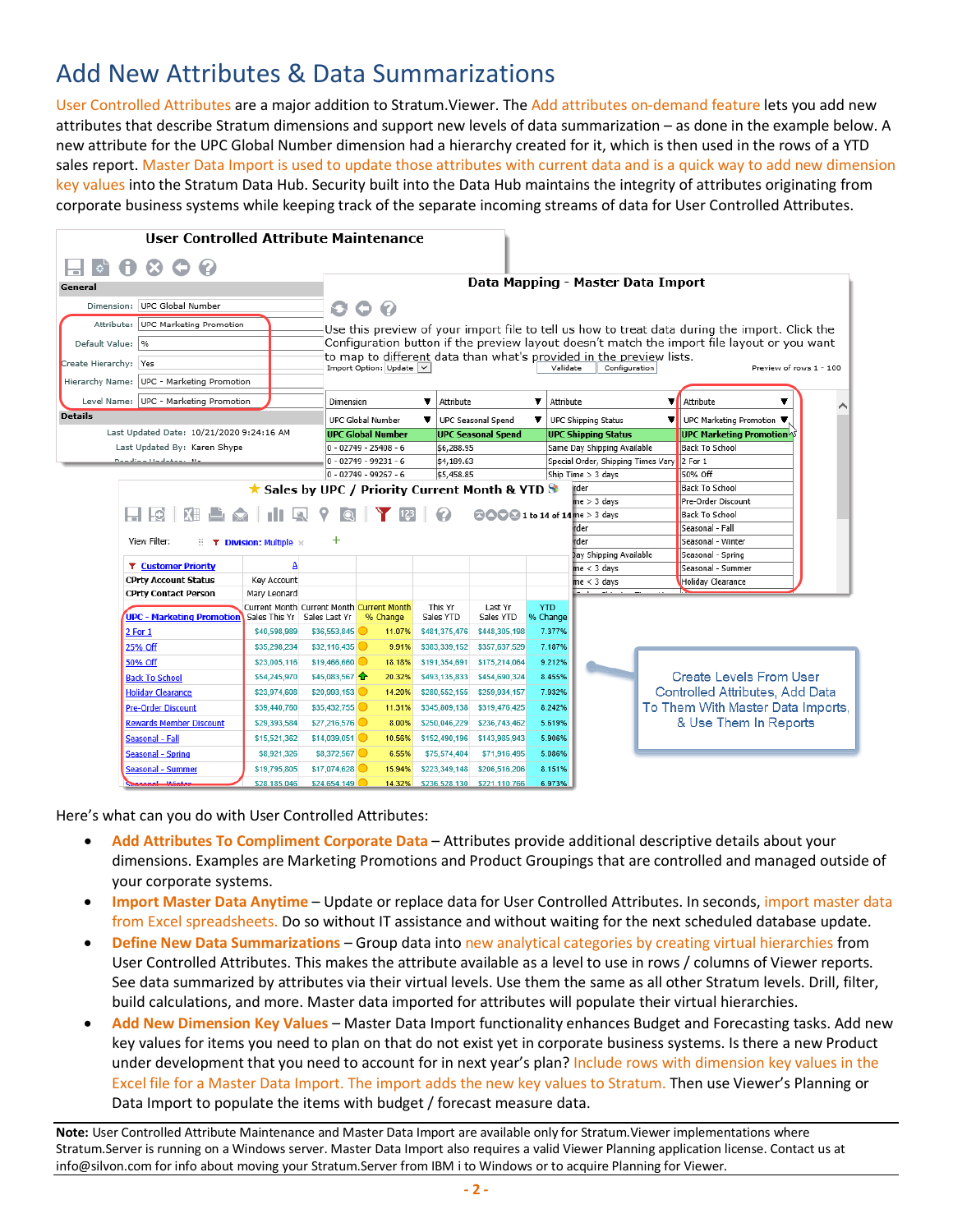### Refine Report Appearance With Grid Formatting Tools

Stratum reports has been **refreshed with a simplified design and color palette that puts the focus on your data**. A plain background, lighter border colors, and removal of dark grey row coloring helps data stand out more on screen. Administrators and all users have options to customize this standard report look.

|                    | <b>Brand Contributions - Rolling 3 Months</b>       |                              |         |              |                                                                              |                          |           |  |  |  |
|--------------------|-----------------------------------------------------|------------------------------|---------|--------------|------------------------------------------------------------------------------|--------------------------|-----------|--|--|--|
| View Filter:       | HGBBBCHIQ?<br>Н.<br><b>T</b> RepBroker: 303         | $\overline{\mathbf{Q}}$<br>+ |         |              |                                                                              | 80091to 14 of 14 0000    |           |  |  |  |
|                    | T Product Brand PBrnd Long Description Sales Amount | Q3 2020                      |         |              | Sales Units Ext Actual Cost Ext Handling Cost Ext Standard Cost Freight Cost |                          |           |  |  |  |
| <u>001</u>         | <b>Tip Top</b>                                      | \$5,516,450                  | 71,656  | \$3,320,641  | \$142,030                                                                    | \$3,341,894              | \$81,787  |  |  |  |
| 002                | Dew Drop                                            | \$2,638,626                  | 52,276  | \$1,625,345  | \$46,915                                                                     | \$1,646,161              | \$39,080  |  |  |  |
| 003                | SuperSweet                                          | \$784.344                    | 19,059  | \$544,417    | \$11,980                                                                     | \$532,429                | \$10,481  |  |  |  |
| 004                | Idaho Delight                                       | \$1,606,422                  | 39,356  | \$1,151,214  | \$34,188                                                                     | \$1,139,588              | \$24,237  |  |  |  |
| 005                | Farm Crisp                                          | \$1,476,242                  | 38,211  | \$456,307    | \$14,577                                                                     | \$455,533                | \$21,318  |  |  |  |
| 006                | Southern Sweet                                      | \$8,616,926                  | 170,939 | \$4,023,614  | \$103,107                                                                    | \$4,042,434              | \$129,919 |  |  |  |
| 007                | SugarDrop                                           | \$4,219,772                  | 58,644  | \$2,255,224  | \$100,356                                                                    | \$2,230,129              | \$60,186  |  |  |  |
| 008                | Bing-a-ling                                         | \$4,379,966                  | 61,256  | \$2,893,294  | \$125,828                                                                    | \$2,796,182              | \$67,751  |  |  |  |
| 009                | Farm Fresh                                          | \$6,973,917                  | 91,495  | \$5,147,372  | \$87,170                                                                     | \$5,101,719              | \$348,692 |  |  |  |
| 010                | Prime Grown                                         | \$7,009,404                  | 95,160  | \$3,604,147  | \$141,010                                                                    | \$3,569,881              | \$96,985  |  |  |  |
| 011                | <b>First Choice</b>                                 | \$13,607,115                 | 217,076 | \$11,613,339 | \$306,157                                                                    | \$11,516,552             | \$680,352 |  |  |  |
| 012                | Home Cookin'                                        | \$14,510,422                 | 153,621 | \$8,494,166  | \$186,852                                                                    | \$8,690,811              | \$217,803 |  |  |  |
| 999                | Private Label                                       | \$3,357,539                  | 78,345  | \$1,746,061  | \$51,093                                                                     | \$1,748,533              | \$48,285  |  |  |  |
| <b>Grand Total</b> |                                                     | \$74,697,146 1,147,095       |         | \$46,875,140 | \$1,351,262                                                                  | \$46,811,846 \$1,826,877 |           |  |  |  |

**Change the report formatting for your individual views by using the new Grid Format tab of the Display Options window.** Fonts and Total Row fill color have been customized in the following example.

|                    | *                                                        |              |          | My Brand Contributions - Rolling 3 Months                                    |                                       |                        |                       |   |
|--------------------|----------------------------------------------------------|--------------|----------|------------------------------------------------------------------------------|---------------------------------------|------------------------|-----------------------|---|
| $\Box$ $\Box$      | 图 ■ △   1   ■ ? ©   Y 23   @ 80091to14of14 00001to6of    |              |          |                                                                              |                                       |                        |                       |   |
| View Filter:       | T RepBroker: 303<br>н.                                   | ٠            |          |                                                                              |                                       |                        |                       |   |
| T.                 | <b>Product Brand PBrnd Long Description Sales Amount</b> | Q3 2020      |          | Sales Units Ext Actual Cost Ext Handling Cost Ext Standard Cost Freight Cost |                                       |                        |                       |   |
| 001                | <b>Tip Top</b>                                           | \$5,516,450  | 71,656   | \$3,320,641                                                                  | \$142,030                             | \$3,341,894            | \$81,787              |   |
| 002                | <b>Dew Drop</b>                                          | \$2,638,626  | 52,276   | \$1,625,345                                                                  | \$46.915                              | \$1,646.161            | \$39,080              |   |
| 003                | <b>SuperSweet</b>                                        | \$784,344    | 19,059   |                                                                              |                                       | <b>DISPLAY OPTIONS</b> |                       | x |
| 004                | <b>Idaho Delight</b>                                     | \$1,606,422  | 39,356   |                                                                              |                                       |                        |                       |   |
| 005                | <b>Farm Crisp</b>                                        | \$1,476,242  | 38,21    | General                                                                      | <b>Grid Format</b>                    |                        |                       |   |
| 006                | <b>Southern Sweet</b>                                    | \$8,616,926  | 170,939  | Use Viewer Defaults:                                                         |                                       |                        |                       |   |
| 007                | <b>SugarDrop</b>                                         | \$4,219,772  | 58,644   | Base Color:                                                                  |                                       |                        |                       |   |
| 008                | Bing-a-ling                                              | \$4,379,966  | 61,250   | Alternating Row Color:                                                       |                                       |                        |                       |   |
| 009                | <b>Farm Fresh</b>                                        | \$6,973,917  | 91,49    | <b>Total Row Color:</b>                                                      |                                       |                        | $\cdots$              |   |
| 010                | <b>Prime Grown</b>                                       | \$7,009,404  | 95,160   | Border Color:                                                                |                                       |                        |                       |   |
| 011                | <b>First Choice</b>                                      | \$13,607,115 | 217,076  |                                                                              |                                       |                        | $12$ $\vee$           |   |
| 012                | <b>Home Cookin'</b>                                      | \$14,510,422 | 153,62   |                                                                              | Data Captions Font: Segoe UI Semibold |                        | Change                |   |
| 999                | <b>Private Label</b>                                     | \$3,357,539  | 78,345   | Font Color:                                                                  |                                       |                        |                       |   |
| <b>Grand Total</b> |                                                          | \$74,697,146 | 1,147,09 |                                                                              | Data Values Font: Segoe UI Light      |                        | $11$ $\vee$<br>Change |   |
|                    |                                                          |              |          | Font Color:                                                                  |                                       |                        | $\ddotsc$             |   |
|                    |                                                          |              |          |                                                                              |                                       |                        |                       |   |
|                    |                                                          |              |          |                                                                              |                                       |                        |                       |   |
|                    |                                                          |              |          |                                                                              |                                       |                        |                       |   |
|                    |                                                          |              |          |                                                                              | nv.                                   | Cancel                 |                       |   |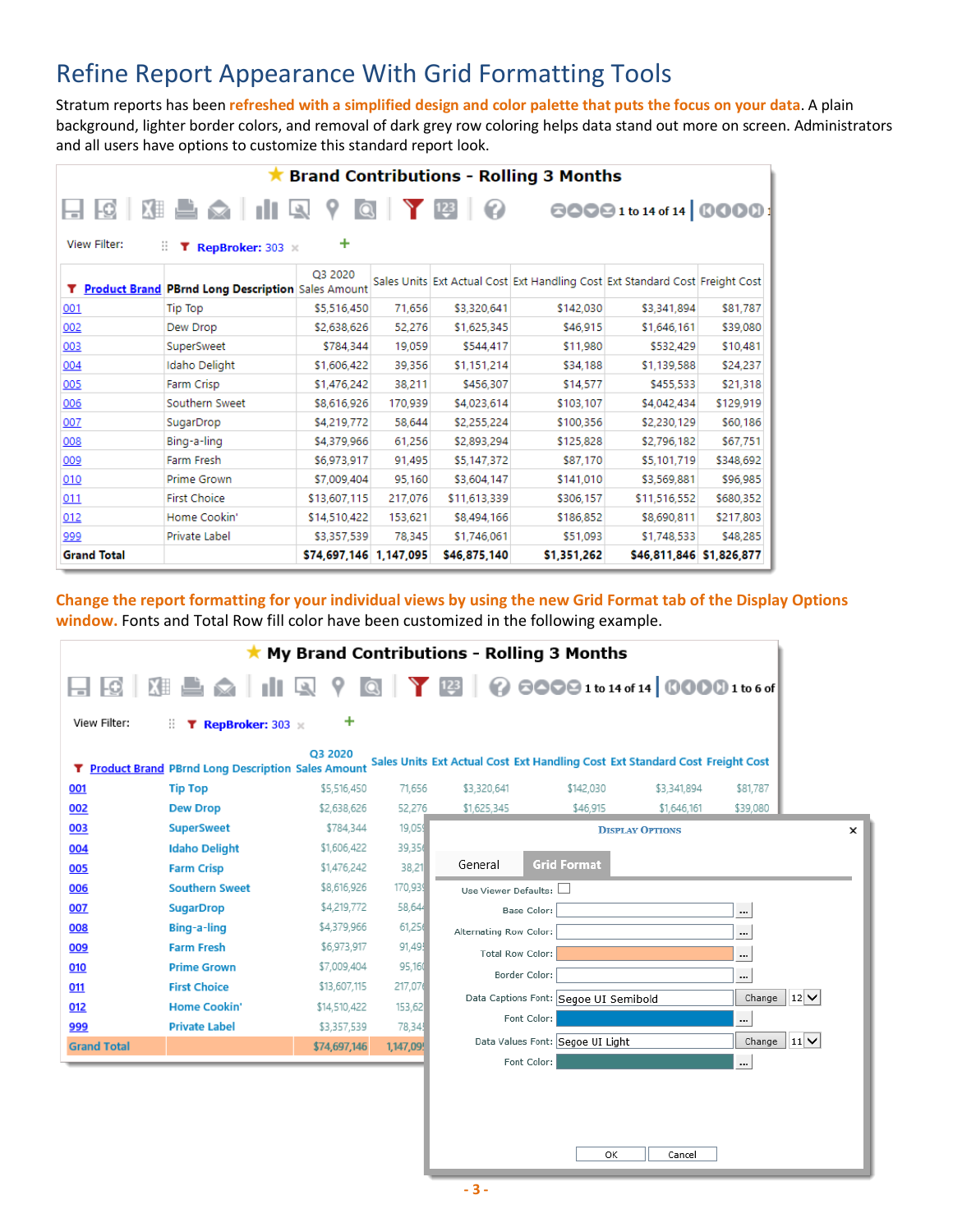Administrators **control the default report format in the Views section of Application settings**. These setting are useful when you want to create a look that reflects company branding schemes or baseline design to give users a consistent starting point for report formatting. Enhance that look with existing functionality that displays an image such as a company logo at the top of all reports. The format set up here by Administrators gets assigned to all reports automatically except those whose formatting has been customized by users.

|                              | <b>Application</b>             |
|------------------------------|--------------------------------|
| Q                            |                                |
| <b>Views</b>                 |                                |
| Base Color:                  | <br><b>Reset</b>               |
| Alternating Row Color:       | Reset<br>$\ddotsc$             |
| Total Row Color:             | <br><b>Reset</b>               |
| Border Color:                | Reset<br>$\cdots$              |
| Data Captions Font: Segoe UI | Change<br>$12$ $\vee$<br>Reset |
| Font Color:                  |                                |
| Data Values Font: Segoe UI   | Change<br>$12$ $\vee$<br>Reset |
| Font Color:                  | $\cdots$                       |
| Page Size: Rows: 50          | Columns: 10                    |
| Logo:                        | Browse                         |
| Remove Picture?              |                                |

#### Highlight Key Report Columns With Fill Colors

Columns containing measure items, levels, or attributes can be assigned a unique fill color to help them stand out in your reports. **Assign a fill color to draw attention to a particular column and set it apart from the rest of a report**. The next example shows a fill color applied to the Sales Amount and Units columns, and a different fill color is used for the Cost columns to help set the different types of data apart from each other.

|                                    |                    | <b>EDIT - FREIGHT COST</b>                                 |                         |             | $\boldsymbol{\mathsf{x}}$                     |                                                   |                                                                              |             |
|------------------------------------|--------------------|------------------------------------------------------------|-------------------------|-------------|-----------------------------------------------|---------------------------------------------------|------------------------------------------------------------------------------|-------------|
| General                            |                    |                                                            |                         |             |                                               |                                                   |                                                                              |             |
| Caption Expression: Freight Cost   |                    |                                                            | $\cdots$                | Fill Color: | Format: " $\epsilon_4$ "### ### v<br>$\cdots$ |                                                   |                                                                              |             |
| <b>Measure and Time Range</b>      |                    |                                                            |                         |             |                                               |                                                   |                                                                              |             |
| Measure: Actual Sales Freight Cost |                    |                                                            |                         |             | $\lnot \lnot \lnot \lnot$                     |                                                   |                                                                              |             |
| Time Unit: Quarters                |                    |                                                            | $\overline{\mathbf{v}}$ |             |                                               |                                                   |                                                                              |             |
| From Year: Current Year            |                    |                                                            |                         |             |                                               | $\star$ My Brand Contributions - Rolling 3 Months |                                                                              |             |
| Period: Current Quarter            |                    |                                                            |                         |             |                                               |                                                   |                                                                              |             |
| Offset: 0                          |                    |                                                            |                         |             |                                               |                                                   |                                                                              |             |
|                                    | View Filter:       | н.                                                         | ÷                       |             |                                               |                                                   |                                                                              |             |
|                                    |                    | <b>T</b> RepBroker: 303                                    |                         |             |                                               |                                                   |                                                                              |             |
|                                    |                    |                                                            | Q3 2020                 |             |                                               |                                                   | Sales Units Ext Actual Cost Ext Handling Cost Ext Standard Cost Freight Cost |             |
|                                    |                    | <b>T</b> Product Brand PBrnd Long Description Sales Amount |                         |             |                                               |                                                   |                                                                              |             |
|                                    | 001                | <b>Tip Top</b>                                             | \$5,516,450             | 71,656      | \$3,320,641                                   | \$142,030                                         | \$3,341,894                                                                  | \$81,787    |
|                                    | 002                | <b>Dew Drop</b>                                            | \$2,638,626             | 52,276      | \$1,625,345                                   | \$46.915                                          | \$1,646,161                                                                  | \$39,080    |
|                                    | 003                | <b>SuperSweet</b>                                          | \$784,344               | 19,059      | \$544,417                                     | \$11,980                                          | \$532,429                                                                    | \$10,481    |
|                                    | 004                | <b>Idaho Delight</b>                                       | \$1,606,422             | 39.356      | \$1,151,214                                   | \$34,188                                          | \$1,139,588                                                                  | \$24,237    |
|                                    | 005                | <b>Farm Crisp</b>                                          | \$1,476,242             | 38,211      | \$456,307                                     | \$14,577                                          | \$455,533                                                                    | \$21,318    |
|                                    | 006                | <b>Southern Sweet</b>                                      | \$8,616,926             | 170,939     | \$4,023,614                                   | \$103,107                                         | \$4,042,434                                                                  | \$129,919   |
|                                    | 007                | <b>SugarDrop</b>                                           | \$4,219,772             | 58,644      | \$2,255,224                                   | \$100,356                                         | \$2,230,129                                                                  | \$60,186    |
|                                    | 008                | Bing-a-ling                                                | \$4,379,966             | 61,256      | \$2,893,294                                   | \$125,828                                         | \$2,796,182                                                                  | \$67,751    |
|                                    | 009                | <b>Farm Fresh</b>                                          | \$6,973,917             | 91,495      | \$5,147,372                                   | \$87,170                                          | \$5,101,719                                                                  | \$348,692   |
|                                    | 010                | <b>Prime Grown</b>                                         | \$7,009,404             | 95,160      | \$3,604,147                                   | \$141,010                                         | \$3,569,881                                                                  | \$96,985    |
|                                    | 011                | <b>First Choice</b>                                        | \$13,607,115            | 217,076     | \$11,613,339                                  | \$306,157                                         | \$11,516,552                                                                 | \$680,352   |
|                                    | 012                | <b>Home Cookin'</b>                                        | \$14,510,422            | 153,621     | \$8,494,166                                   | \$186,852                                         | \$8,690,811                                                                  | \$217,803   |
|                                    | 999                | <b>Private Label</b>                                       | \$3,357,539             | 78,345      | \$1,746,061                                   | \$51,093                                          | \$1,748,533                                                                  | \$48,285    |
|                                    | <b>Grand Total</b> |                                                            | \$74,697,146            | 1,147,095   | \$46,875,140                                  | \$1,351,262                                       | \$46,811,846                                                                 | \$1,826,877 |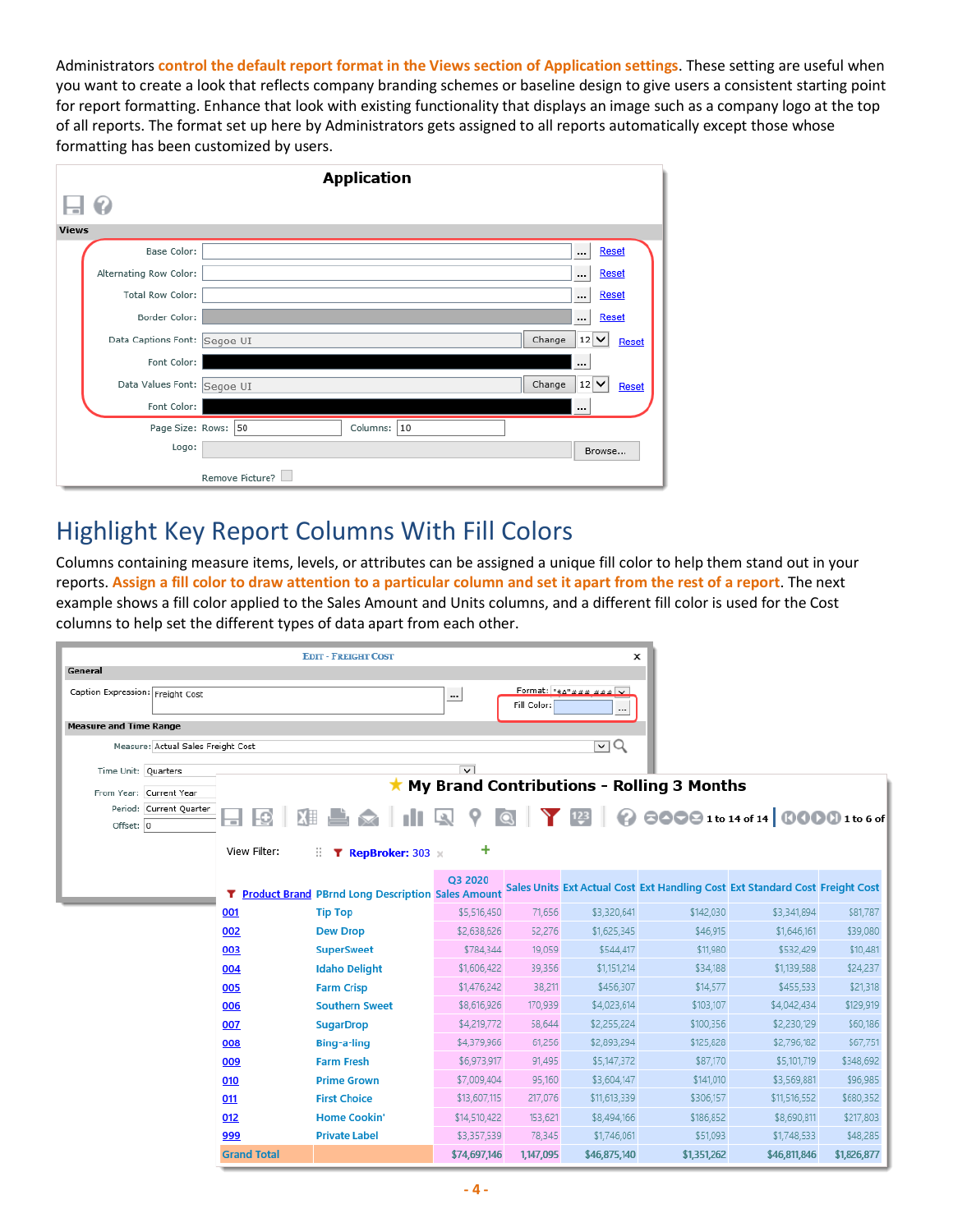## Exclude Sets of Data From Reports With New Filter Option

A new property lets you **determine how Viewer treats level filter criteria**. Tell Viewer to "Include" or "Exclude" the members of the filter for a level. The default is Include, which means the level is filtered to only show members designated by the filter criteria. The new Exclude option lets you see all members of a level **except** those designated by the filter. Toggling back and forth between the two filter types gives you a different perspective on the data being analyzed.

Here is an Exclude filter applied to the Product level. There were 13 members selected for the filter. Results shown all Products *except* those 13 members.

| <b>My Product Contributions</b>                                         |                                             |           |       |           |             |                                                                              |              |  |  |
|-------------------------------------------------------------------------|---------------------------------------------|-----------|-------|-----------|-------------|------------------------------------------------------------------------------|--------------|--|--|
| View Filter:<br>Н.                                                      | <b>T</b> RepBroker: 304                     | +         |       |           |             | Show All <b>COOC</b> 1 to 50 of 829 <b>COOO</b> 1 to 6 of 6                  |              |  |  |
| <b>Product</b>                                                          | <b>Prod ABC Classification Sales Amount</b> | Q3 2020   |       |           |             | Sales Units Ext Actual Cost Ext Handling Cost Ext Standard Cost Freight Cost |              |  |  |
| k Cutlets 0A                                                            | c                                           | \$22,375  | 315   | \$10,502  | \$410       | \$10,370                                                                     | \$426        |  |  |
| Filtered With Members - Exclude:<br>G                                   |                                             | \$32,851  | 646   | \$16,652  | \$595       | \$17,503                                                                     | \$460        |  |  |
| Bananas - A<br>Ba<br>Bananas 0A - A                                     |                                             | \$16,023  | 408   | \$10,899  | \$240       | \$10,670                                                                     | \$174        |  |  |
| $\overline{\mathsf{C}}$<br>Bananas OB - A                               |                                             | \$83,905  | 1.217 | \$55,809  | \$2,480     | \$55,116                                                                     | \$1,010      |  |  |
| Bananas OC - A<br>BI                                                    |                                             | \$1,645   | 19    | \$1,287   | \$21        | \$1,284                                                                      | \$82         |  |  |
| Bananas OD - A<br>$\Delta$<br>Bananas OE - A                            |                                             | \$3,421   | 47    | \$2,427   | \$43        | \$2,432                                                                      | \$171        |  |  |
| 凹<br>Bananas OF - A                                                     |                                             | \$3,212   | 50    | \$2,836   | \$72        | \$2,792                                                                      | \$161        |  |  |
| Bananas OG - A<br>Pd                                                    |                                             | \$44,751  | 629   | \$21,003  | \$819       | \$20,740                                                                     | \$852        |  |  |
| Bananas OH - A<br>$\overline{\underline{\mathsf{G}}}$<br>Bananas OI - A |                                             | \$65,701  | 1.292 | \$33,304  | \$1,190     | \$35,006                                                                     | \$920        |  |  |
| Ba<br>Bananas 0J - A                                                    |                                             | \$32,045  | 817   | \$21,798  | \$480       | \$21,340                                                                     | \$349        |  |  |
| Bananas OK - A<br>сI                                                    |                                             | \$167,810 | 2,434 | \$111,618 | \$4,960     | \$110,231                                                                    | \$2,021      |  |  |
| Blueberries 106oz BR* 0B                                                | Α                                           | \$3,289   | 39    | \$2,574   | \$41        | \$2,567                                                                      | \$164        |  |  |
| Apple Filling 106oz BR* 0B<br>۱A                                        |                                             | \$6,842   | 94    | \$4,854   | \$86        | \$4,864                                                                      | \$342        |  |  |
| Pnappl Bites 106oz PL* 0B<br>ΙB                                         |                                             | \$6,425   | 99    | \$5,672   | \$145       | \$5,585                                                                      | \$321        |  |  |
| <b>Pork Cutlets OC</b>                                                  | Ċ                                           | \$24,613  | 346   | \$11,552  | \$451       | \$11,407                                                                     | \$469        |  |  |
| Cround Round 90% Lean OC 4                                              |                                             | \$26,126  | 710   | €18, 217  | <b>CASS</b> | <b>€10.252</b>                                                               | <b>ESORI</b> |  |  |

Shortcuts for controlling the Include/Exclude option are in the Filters window and other view spots where filters are controlled such as the View Prompt window for views defined with parameters.

|                   |                  |      | <b>FILTERS</b>                                                           |                                    |        | × |
|-------------------|------------------|------|--------------------------------------------------------------------------|------------------------------------|--------|---|
| Levels            | Data             | Axis |                                                                          |                                    |        |   |
| RepBroker:        |                  |      | 304 - 8376 North Montague - ? - ? - Charlotte - USA - jtrasky@corp.com - | Include<br>$\overline{\mathbf{v}}$ | TХ     |   |
| Product:          |                  |      | Bananas - A, Bananas 0A - A, Bananas 0B - A, Bananas 0C - A, Bananas 0   | Exclude<br>$\vee$                  | rх     |   |
| Product Category: | No filter exists |      |                                                                          | Include<br>$\checkmark$            | TХ     |   |
| Product Brand:    | No filter exists |      |                                                                          | Include<br>$\checkmark$            | r x    |   |
| Product Family:   | No filter exists |      |                                                                          | Include<br>$\checkmark$            | r x    |   |
|                   |                  |      |                                                                          |                                    |        |   |
|                   |                  |      |                                                                          |                                    |        |   |
|                   |                  |      |                                                                          |                                    |        |   |
|                   |                  |      |                                                                          |                                    |        |   |
|                   |                  |      |                                                                          |                                    |        |   |
|                   |                  |      |                                                                          | OK                                 | Cancel |   |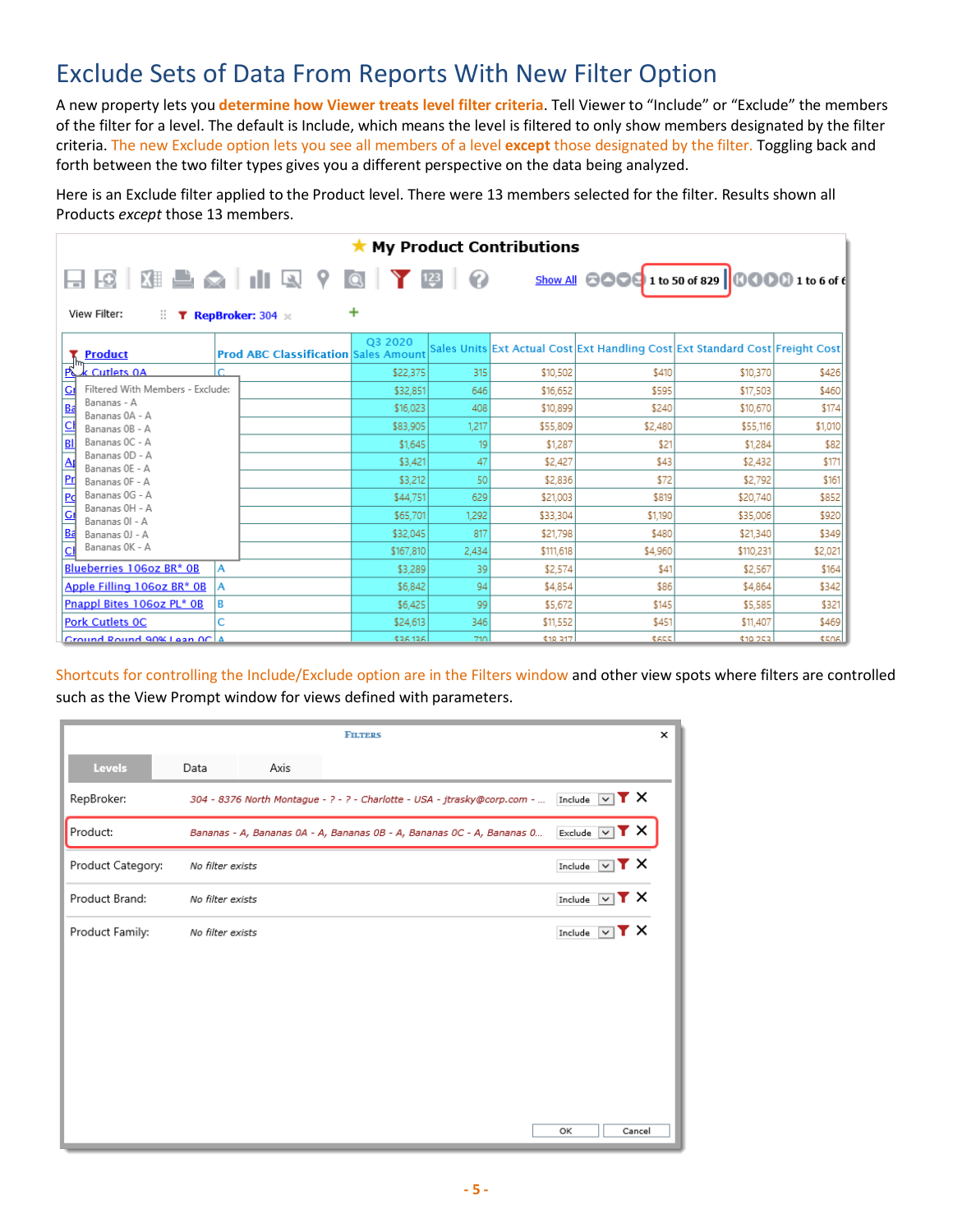Here is the view after the filter was changed to an Include type. Results show only the 13 Products specified by the filter.

|                    |                                                |          |       |                        | <b>My Product Contributions</b> |                                                                              |         |
|--------------------|------------------------------------------------|----------|-------|------------------------|---------------------------------|------------------------------------------------------------------------------|---------|
| View Filter:       | Ш.<br><b>T</b> RepBroker: $304 \times$         | ٠        |       | $1 \tbinom{123}{ } 12$ |                                 | <b>800</b> 9 1 to 13 of 13 00                                                |         |
|                    | T Product Prod ABC Classification Sales Amount | Q3 2020  |       |                        |                                 | Sales Units Ext Actual Cost Ext Handling Cost Ext Standard Cost Freight Cost |         |
| <b>Bananas</b>     | А                                              | \$18,258 | 740   | \$10,906               | \$352                           | \$10,837                                                                     | \$304   |
| <b>Bananas OA</b>  | ۱A                                             | \$4,949  | 190   | \$2,692                | \$89                            | \$2,726                                                                      | \$102   |
| <b>Bananas OB</b>  | А                                              | \$9,899  | 381   | \$5,385                | \$177                           | \$5,452                                                                      | \$203   |
| <b>Bananas OC</b>  | А                                              | \$5,444  | 209   | \$2,962                | \$97                            | \$2,999                                                                      | \$112   |
| <b>Bananas OD</b>  | ۱A                                             | \$5,939  | 229   | \$3,231                | \$106                           | \$3,271                                                                      | \$122   |
| <b>Bananas OE</b>  | А                                              | \$6,434  | 248   | \$3,500                | \$115                           | \$3,544                                                                      | \$132   |
| <b>Bananas OF</b>  | А                                              | \$6,929  | 267   | \$3,769                | \$124                           | \$3,817                                                                      | \$142   |
| <b>Bananas OG</b>  | ۱A                                             | \$7,424  | 286   | \$4,038                | \$133                           | \$4,089                                                                      | \$152   |
| <b>Bananas OH</b>  | ۱A                                             | \$7,919  | 305   | \$4,308                | \$142                           | \$4,362                                                                      | \$163   |
| <b>Bananas OI</b>  | А                                              | \$8,414  | 324   | \$4,577                | \$151                           | \$4,635                                                                      | \$173   |
| <b>Bananas OJ</b>  | А                                              | \$8,909  | 343   | \$4,846                | \$159                           | \$4,907                                                                      | \$183   |
| <b>Bananas OK</b>  | ۱A                                             | \$4,949  | 190   | \$2,692                | \$89                            | \$2,726                                                                      | \$102   |
| <b>Grand Total</b> |                                                | \$95,470 | 3,711 | \$52,906               | \$1,734                         | \$53,366                                                                     | \$1,889 |

#### Pick Attributes To Show In Reports By Default & Control General Access

A redesigned Dimensions window gives Administrators more control over attributes used in reports.

- **Attributes can be designated to be displayed in views by default anytime their level gets added to a view.** This is helpful when you want users to see a few extra details about a level. It saves users time by not having to add the attributes on their own each time they add the level to a view.
- **Individual attributes can be deselected to take them out of circulation. And then added back later if they are needed again.** The selection box next to attributes controls if attributes will be available for users to add to views. Deselecting an attribute's check box means it will not be available to use in any new views created after that time. Use this feature for attributes that are not yet ready to be rolled out to your users. Enable them when they are ready for use.

This example uses the Buyer level. The Administrator selected three Buyer attributes to get added to views by default whenever that level gets used in a view. They are displayed in the following view. Users can adjust their views to display more or less of the available Buyer attributes.

|                    | <b>Example 1 Series Serves</b> Serves Serves Serves Serves Serves Serves Serves Serves Serves Serves Serves |                                                                                                                     |              |                 |                                 |                 |  |  |  |  |  |
|--------------------|-------------------------------------------------------------------------------------------------------------|---------------------------------------------------------------------------------------------------------------------|--------------|-----------------|---------------------------------|-----------------|--|--|--|--|--|
|                    | 80091to4of4 00001to3of3                                                                                     |                                                                                                                     |              |                 |                                 |                 |  |  |  |  |  |
| View Filter:       | ٠<br>$\therefore$ <b>T</b> Product ABC Class: $C \times$                                                    |                                                                                                                     |              |                 |                                 |                 |  |  |  |  |  |
| <b>Buyer</b>       |                                                                                                             | Buyer Email Address Buyer Long Description Buyer Phone Number Actual Sales Amount Return Amount Sales After Returns |              |                 |                                 |                 |  |  |  |  |  |
| <b>JAB</b>         | jburns@corp.com                                                                                             | Jane Burns                                                                                                          | 384-102-4720 | \$888,510,866   | ( \$12,524,409)                 | \$876,894,003   |  |  |  |  |  |
| <b>JCC</b>         | gcaplain@corp.com                                                                                           | Jerry Caplain                                                                                                       | 384-102-3928 | \$858,257,413   | (\$90,740,732)                  | \$846,349,902   |  |  |  |  |  |
| <b>KAP</b>         | kpritchett@corp.com                                                                                         | Kim Pritchett                                                                                                       | 384-102-4503 | \$1,794,582,689 | ( \$18,735,302)                 | \$1,757,444,827 |  |  |  |  |  |
| <b>Grand Total</b> |                                                                                                             |                                                                                                                     |              |                 | \$3,541,350,969 (\$122,000,443) | \$3,480,688,732 |  |  |  |  |  |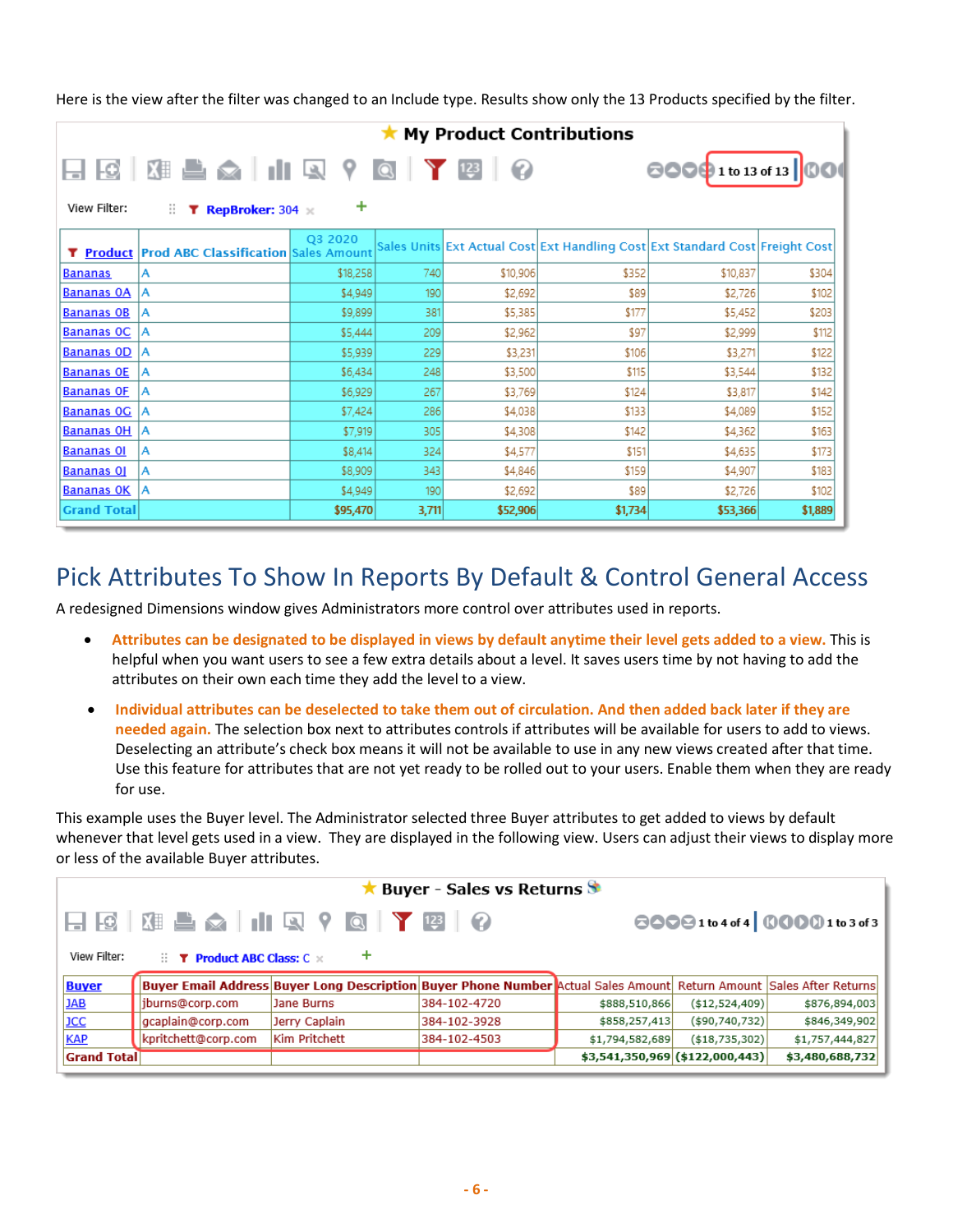Here are attribute settings in the Dimension window for Buyer.

- The attributes selected in the Add To Views column are the ones that got added to our example view by default.
- Selections in the Attribute column show that Buyer Fax Number is not selected, which means that attribute is not available to use in views.

|                      |                                      |                       | <b>Dimension</b>     |                      |                         |                         |                      |
|----------------------|--------------------------------------|-----------------------|----------------------|----------------------|-------------------------|-------------------------|----------------------|
| €<br>⊟               |                                      |                       |                      |                      |                         |                         |                      |
| <b>Dimension</b>     | Hierarchy                            | <b>Select Members</b> | Level                | Data Table Attribute |                         | Add To Views Display Co |                      |
| Buyer                | $\sqrt{\phantom{a}}$ Buyer           | Basic<br>$\check{~}$  | ⊿ Buyer              | Members55            | $\sqrt{}$ Buyer         | $\checkmark$            | $\blacktriangledown$ |
|                      |                                      |                       |                      |                      | Buyer Short Description |                         | ☑                    |
|                      |                                      |                       |                      |                      | Buyer Long Description  | $\checkmark$            | ⊽                    |
|                      |                                      |                       |                      |                      | Buyer Email Address     | ✓                       |                      |
|                      |                                      |                       |                      |                      | Buyer Fax Number        |                         |                      |
|                      |                                      |                       |                      |                      | Buyer Phone Number      | $\checkmark$            |                      |
| Commitment Identifer | Commitment Identifer<br>⊽            | $\check{~}$<br>Basic  | Commitment Identifer | Members56            |                         |                         |                      |
| Commitment Type      | Commitment Type<br>$\checkmark$      | $\check{~}$<br>Basic  | Commitment Type      | Members57            |                         |                         |                      |
| Commodity Code       | Commodity Code<br>$\checkmark$       | $\check{~}$<br>Basic  | Commodity Code       | Members58            |                         |                         |                      |
| Company              | $\checkmark$<br>Company              | $\check{~}$<br>Basic  | Company              | Members59            |                         |                         |                      |
| Cost Object Activity | Cost Object Activity<br>$\checkmark$ | $\check{~}$<br>Basic  | Cost Object Activity | Members60            |                         |                         |                      |
| Currency             | $\checkmark$<br>Currency             | $\check{~}$<br>Basic  | Currency             | Members6             |                         |                         |                      |
| Customer Class       | Customer Class<br>$\checkmark$       | $\check{~}$<br>Basic  | Customer Class       | Members61            |                         |                         |                      |

#### Quick Access Tools For Editing Key Measure Item Properties

Stratum has expanded some shortcuts previously introduced for calculated measure items to other types of measure items. **When you edit a regular measure item from a view's Measures window, you also can edit its caption, format string, and Fill Color.** Save time by controlling frequently used properties from one spot while also adjusting the underlying measure or, if applicable, the time ranges for the measure item. Apply all changes at once.

|                                            | <b>MEASURE ITEMS</b>               |                            | ×                                   |                                                                                                                                                                                                                                                                                                                                  |
|--------------------------------------------|------------------------------------|----------------------------|-------------------------------------|----------------------------------------------------------------------------------------------------------------------------------------------------------------------------------------------------------------------------------------------------------------------------------------------------------------------------------|
| Add New Measure Item: Regular   Calculated |                                    |                            |                                     |                                                                                                                                                                                                                                                                                                                                  |
| :: Q3 2020 Sales Amount:                   |                                    | Regular                    | $\odot$ $\boxtimes$ $\Box$ $\times$ |                                                                                                                                                                                                                                                                                                                                  |
| <b>Sales Units:</b>                        |                                    | Regular                    | $\odot$ $\boxtimes$ Q $\times$      |                                                                                                                                                                                                                                                                                                                                  |
| Ext Actual Cost:                           |                                    | Regular                    | $\odot$ $\Box$ $\Box$ $\times$      |                                                                                                                                                                                                                                                                                                                                  |
| Ext Handling Cost:                         |                                    | Regular                    | $\odot$ $\boxtimes$ Q $\times$      |                                                                                                                                                                                                                                                                                                                                  |
| <b>Ext Standard Cost:</b>                  |                                    | Regular                    | Edit Measure Item                   |                                                                                                                                                                                                                                                                                                                                  |
| <b>E</b> Freight Cost:                     |                                    | Regular                    | Q ×                                 |                                                                                                                                                                                                                                                                                                                                  |
|                                            |                                    |                            |                                     |                                                                                                                                                                                                                                                                                                                                  |
|                                            | General                            | <b>EDIT - FREIGHT COST</b> |                                     | ×                                                                                                                                                                                                                                                                                                                                |
|                                            | Caption Expression: Freight Cost   |                            | $\cdots$                            | Format: $\frac{1}{5}$ + $\frac{1}{4}$ + $\frac{1}{4}$ + $\frac{1}{4}$ + $\frac{1}{4}$ $\frac{1}{4}$ + $\frac{1}{4}$ + $\frac{1}{4}$ + $\frac{1}{4}$ + $\frac{1}{4}$ + $\frac{1}{4}$ + $\frac{1}{4}$ + $\frac{1}{4}$ + $\frac{1}{4}$ + $\frac{1}{4}$ + $\frac{1}{4}$ + $\frac{1}{4}$ + $\frac{1}{4}$ +<br>Fill Color:<br>$\cdots$ |
|                                            | <b>Measure and Time Range</b>      |                            |                                     |                                                                                                                                                                                                                                                                                                                                  |
| Display Hidden Measure Items               | Measure: Actual Sales Freight Cost |                            |                                     | $\lnot Q$                                                                                                                                                                                                                                                                                                                        |
|                                            | Time Unit: Months                  |                            | $\vert \mathbf{v} \vert$            |                                                                                                                                                                                                                                                                                                                                  |
|                                            | From Year: Current Year            | $\check{~}$                | To Year: Current Year               | $\checkmark$                                                                                                                                                                                                                                                                                                                     |
|                                            | Period: 2 Months Ago               | $\checkmark$               | Period: Current Month               | $\check{~}$                                                                                                                                                                                                                                                                                                                      |
|                                            | Offset: 0                          |                            | Offset: $ 0 $                       |                                                                                                                                                                                                                                                                                                                                  |
|                                            |                                    |                            |                                     |                                                                                                                                                                                                                                                                                                                                  |
|                                            |                                    | OK<br>Exit                 |                                     | Help                                                                                                                                                                                                                                                                                                                             |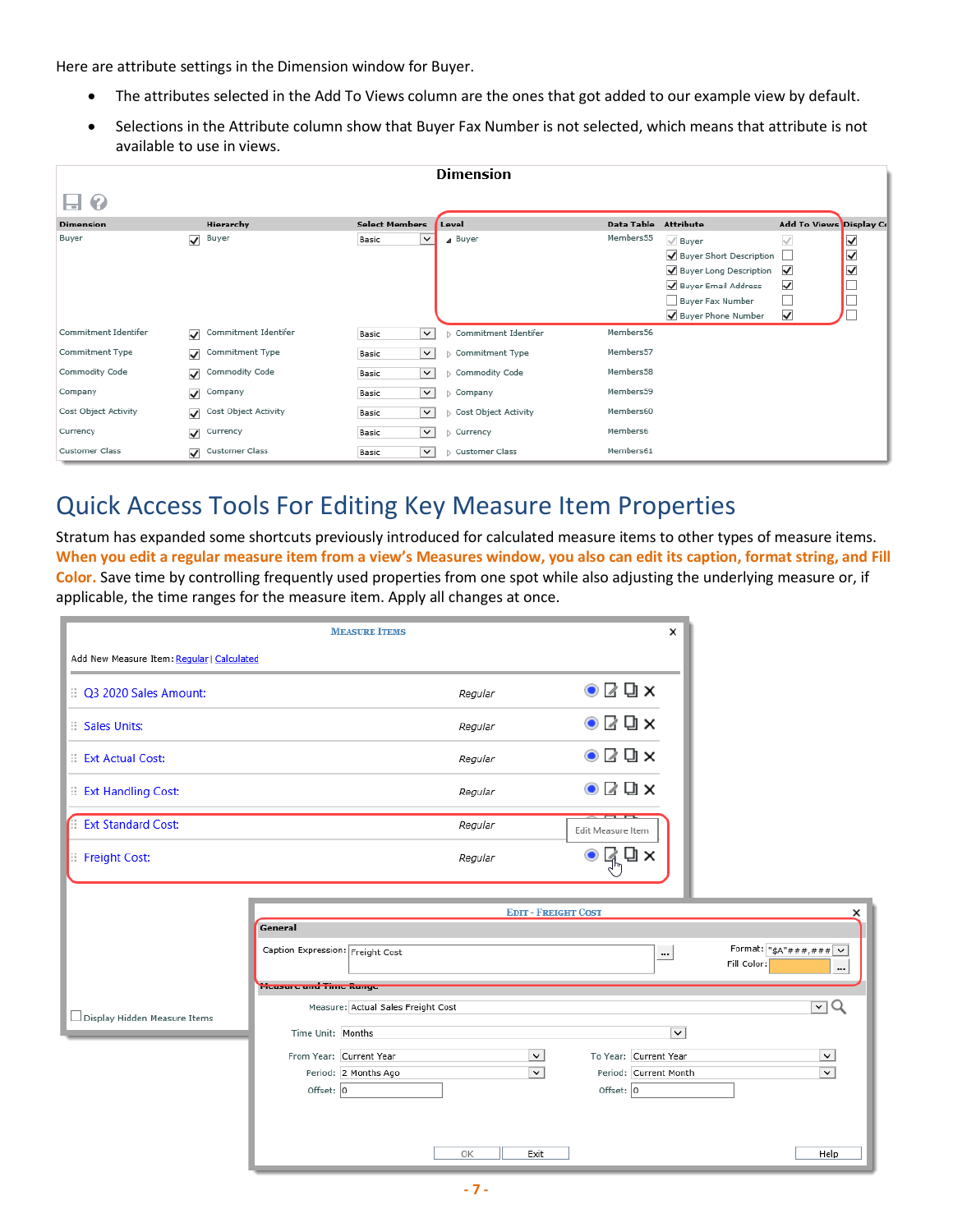## Shortcuts To Customer Support Resources

Use the new Help button in the top panel if you need to ask us a support question or find self-service support resources like online help and CustomerNet (includes product announcements and admin resources). **Direct links to resources and support email save you time finding the answers or tips you need while using Viewer.**



## Shortcut For Sharing Reports

Shortcuts for sharing reports have been renamed to "Share" and added to a new spot in Viewer. **Copying the URL for sharing has been made easier.** Right-click a view name while using it or right-click its name in the left panel, then click Share to open a Share View URL window.

| ★ My Product Contributions                                    |                                                   |          |              |                |                                        |  |
|---------------------------------------------------------------|---------------------------------------------------|----------|--------------|----------------|----------------------------------------|--|
|                                                               |                                                   |          | 123<br>Excel | <b>Actions</b> | bw All <b>8000</b> 1 to 50 of 829      |  |
| View Filter:<br>$\mathbb{R}$ <b>T</b> RepBroker: 304 $\times$ |                                                   |          | <b>Print</b> |                |                                        |  |
|                                                               |                                                   |          |              | <b>Share</b>   |                                        |  |
|                                                               |                                                   | O3 2020  |              |                | <b>est</b> Ext Handling Cost Ext Stand |  |
| <b>T</b> Product                                              | <b>Prod ABC Classification Sales Amount Sales</b> |          |              | Properties     |                                        |  |
| Pork Cutlets 0A                                               |                                                   | \$22,375 | 315          | \$10,502       | \$410                                  |  |
| Ground Round 90% Lean 0A A                                    |                                                   | \$32,851 | 646          | \$16,652       | \$595                                  |  |
| Rahy Carrote 04                                               |                                                   | 014.022  | AOR.         | 0.10000        | 0740                                   |  |